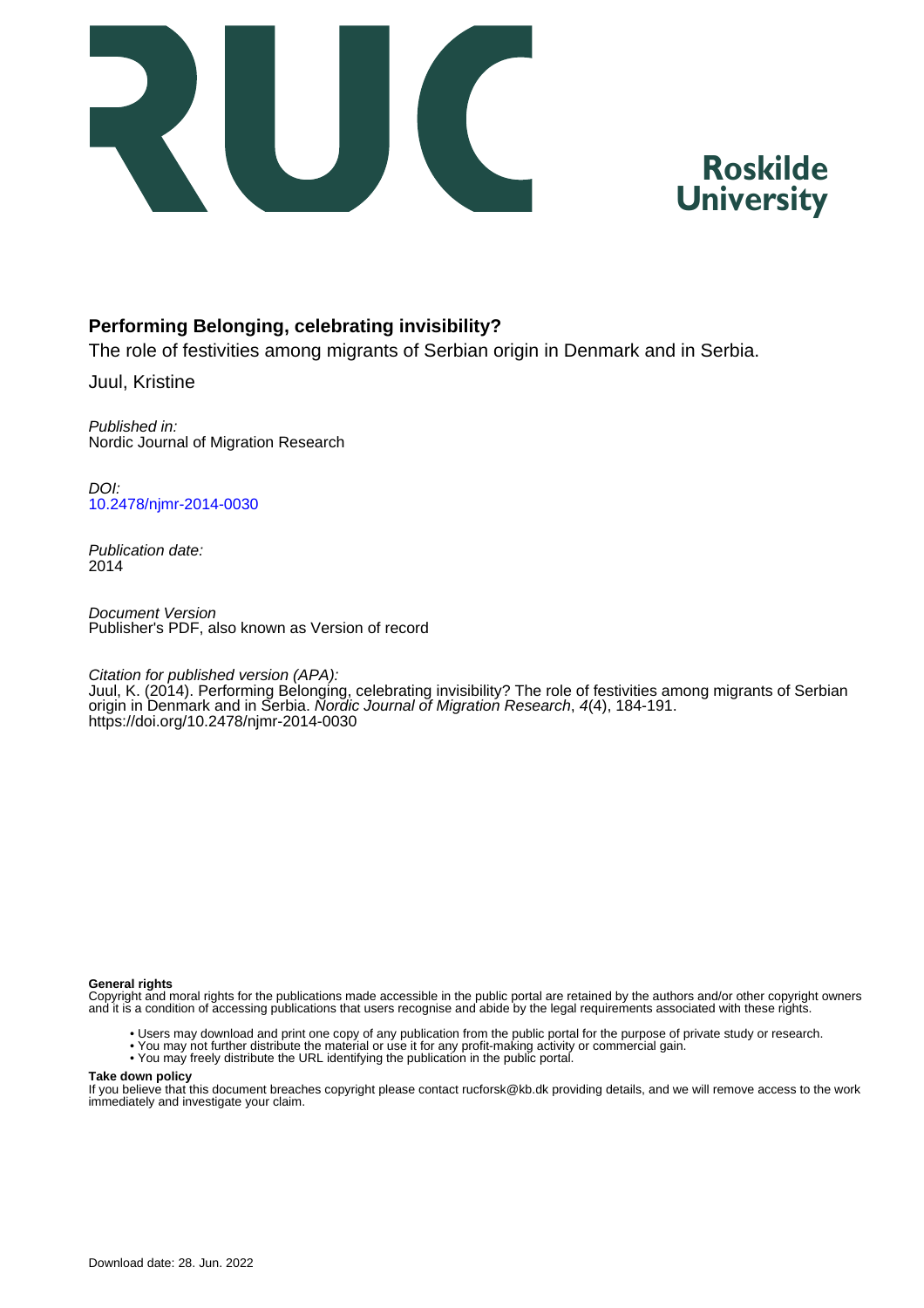# PERFORMING BELONGING, CELEBRATING INVISIBILITY? *The role of festivities among migrants of Serbian origin in Denmark and in Serbia*

#### **Abstract**

Serbian migrants living transnational lives consciously or unconsciously move between visibility and invisibility in their performance of migrant success stories. Cases in point are public festivals, performed to make visible migrants' successful inclusion in Danish society, i.e. celebrating invisibility. Meanwhile, other celebrations are consciously relegated to the invisible confines of the Serbian homeland. This article analyses celebrations in Denmark and in Serbia and shows how visible displays of ethnicity and difference tend to turn into easily palatable heritage versions of Serbian culture when performed in a Danish context. In turn, the visibility acquired through celebrations of migrants' belonging in their homeland is inclined to render invisible those who did not take part in the migration experience.

#### **Keywords**

Visibility • invisibility • spatial division of ritual space • public celebrations • Serbian migrants in Denmark

Received 19 February 2014; Accepted 14 September 2014

#### **1 Introduction**

In April 2013, the Danish–Serbian Friendship Association in the Danish town of Næstved was involved in the celebration of no less than three public events within a month. First, more than 300 persons, including representatives from municipal key institutions such as trade-unions and political parties, gathered to celebrate the 40th anniversary of the Association. A few days later, a similar number attended the Association's folklore dance festival, and finally the Association made itself visible at Næstved's annual open air festival by organizing a large food stand with Serbian grilled specialties. Through these acts, the Serbian minority of the Danish town were able to communicate their sense of belonging and their ability to fit in with the customs of the host community, while at the same time celebrating their cultural particularities as Serbian Danes.

As will be shown below, folkdance performances and food specialties from the homeland are often standard ingredients in the attempt by ethnic minorities to demonstrate belonging while, simultaneously, maintaining difference and sameness. By laying claim to public space and addressing the local public, citizens of foreign origin are able to make their presence visible and thereby, on a more symbolic scale, to demonstrate their contributions to the vitality of local communities, in terms of hard work, tax compliance and other civic virtues. In this manner, the visibility acquired through these acts may also be seen as the result of conscious efforts to blend in, i.e. a celebration of having become invisible, which according to

#### Kristine Juul\*

Institute of Environment, Social and Spatial Change, University of Roskilde, Denmark

my informants implies being identical with the Danes (see Juul 2011: 239).

As has been discussed widely in the literature, festivals, ceremonies and celebrations are important means of maintaining and enhancing migrants' sense of belonging (see Boissevain 1992; Fortier 1999; Gardner and Grillo 2002; Salih 2002). Belonging is, as expressed by Nagel (2011: 110), basically a matter of the heart: "it is a feeling of being part of something and some place, and its absence may be felt very keenly". Belonging is, however, often an incomplete process. On the one hand, it is structured by laws and norms, and involves negotiations between dominant and subordinate groups that can lead to reformulation of the terms of membership. On the other hand, individuals can belong to places, groups or communities in some ways and not in others. In this process, issues of visibility and invisibility may play a crucial role, among other things by defining membership.

In this text, I distinguish between "public celebrations", which are formal acts or performances directed towards the majority public in the community in question, and other (semi-private) celebrations. These tend to be less visible, targeting primarily the private or semipublic realm of migrant communities themselves. Here, it is rather the markers of difference that are played out as a way of strengthening the sense of belonging, of kinship and of ethnic roots. Often lifecycle events, such as weddings, serve as arenas upon which the elation and joy of having succeeded as a migrant can be celebrated through lavish festivity. Such events usually take place in the country of

*<sup>\*</sup> E-mail: kristine@ruc.dk*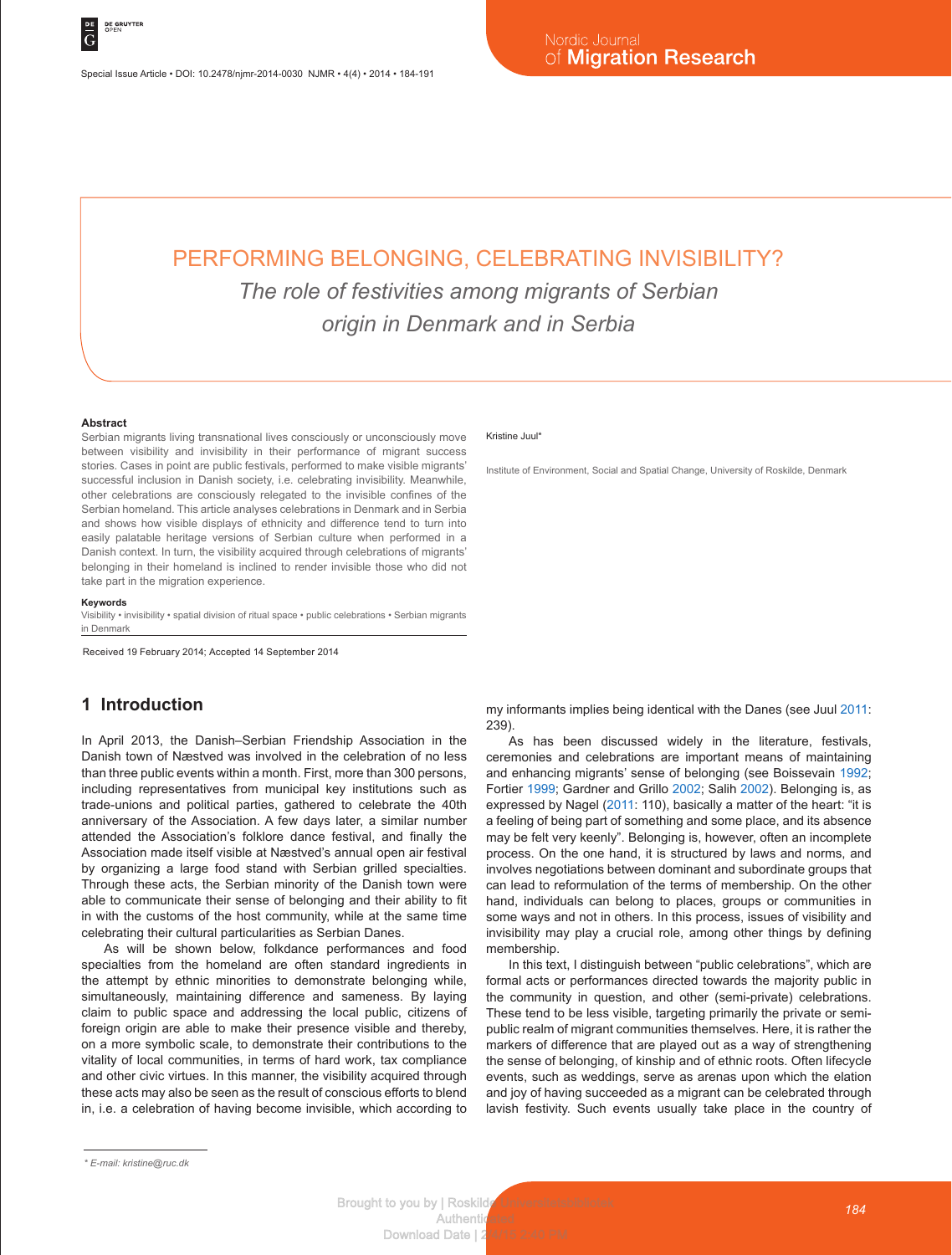origin, a feature that Gardner and Grillo (2002) attribute to the high expenditures, which may render them inappropriate for the relatively low-paid workers to carry out in the country of settlement.

In recent years, this partition of celebrations between public events in the host country and lifecycle events in the country of origin has been challenged as Danish Serbs increasingly support the organization of civic events addressing the Serbian public of their communities of origin. Simultaneously, an increasing number of festivities related to marriage, birth and death are now performed in Denmark. This alters previous strategies of invisibility, where exposition of wealth and success were confined to the private spheres of migrant communities.

The article seeks to look into what Salih (2003) has termed the "transnational division of ritual space", i.e. how rituals may express very different aims according to where and with whom they are carried out, and how this division may be used consciously or unconsciously by migrants in their quest for social recognition. By examining festivities, celebrated either in the community of settlement or in the village of origin, the article discusses how visibility and invisibility may be performed and enacted by migrants under different circumstances. Before delving into the ritual practices carried out among Danish Serbs, a few words are needed to explain the particularities of this Danish minority group.

### **2 Yugoslavs in Denmark and Vlachs in Serbia**

The group of migrants included in this study is special in several ways. First of all, they arrived in Denmark during the 1970s as Yugoslav guest-workers, but after nearly three decades of expatriation, their homeland disintegrated and they became Serbs. Apart from being Serbs, they form part of a minority group called the Vlachs, which, although small in Serbia, held a majority position among the Yugoslav guest-workers in Denmark until the 1990s, where the influx of refugees from Bosnia changed this picture.<sup>1</sup>

Their insertion into the Danish society is generally experienced as successful. This is underpinned by high employment rates, economic consolidation and an often expressed feeling of being wellintegrated into the Danish society to which almost all hold citizenship. Their tightly knit social networks that entail both a rich associational life among the émigrés in Denmark and maintenance of strong links to their communities of origin in Serbia make the group particularly interesting for research on performance and belonging.

The strong social cohesion may be linked to their status as a minority. The Vlachs in Denmark all originate from a few villages in eastern Serbia along the border with Romania. They speak their own language, Vlaski, and were at the time of the first migrations in the early 1970s among the most ruralized of all Yugoslav guest workers in Europe. According to Schierup and Ålund (1986: 78), their habit of living in three-generational households facilitated a particular form of chain migration, where children could be left with their greatgrandparents while the two middle generations joined efforts to put aside enough money to enable a fast but successful return.

In Denmark and Sweden, which were among the most popular destinations, the Vlachs tended to cluster in certain areas. In Denmark, they settled primarily in four industrial towns of Eastern Denmark, each of which now hosts 50 to 100 families. With time, the prospects of moving back to the village on a permanent basis have dwindled and their position now is best characterized as a "silent integration", where insertion into society takes place unnoticed on an everyday basis (Petersen & Rytter 2006).

For the Vlach villages in Serbia, the rush of out-migration implied that many villages had most of their inhabitants living abroad by the early 1990s. In the village of Ljubicevac, where I did most of the fieldwork, less than 10% of the inhabitants are now permanently settled in the village.<sup>2</sup> Nonetheless, capital and labour continue to be invested in keeping the houses and the home village "up to standard". Many visit the village several times a year and families often spend the bulk of their summer holidays "at home". Particularly among the large group of retired persons, it is common to divide their time equally between their beautiful house in the village and a smaller home in Denmark close to their children and grandchildren. A prerequisite for keeping strong ties within the group and to the home village has been frequent celebrations and festivities held either in Denmark or in the village of origin.

# **3 Methodology**

The article takes its point of departure in three recent public events held by Danish Serbs. As the research revolves around the performance of belonging and on how Danish Serbs divide their celebrations and ritual space between Denmark and their homeland, data are derived primarily from ethnographic observation and analysis of recordings and articles documenting the festive events in question. These all took place in the year of 2013 and were selected because they represented different "prototypes" characteristic of the activities carried out by the Danish–Serbian community. One event took place in Denmark. The other two festivities were carried out in Serbia. As I was not physically present at all the events cited, documentation for the Serbian evening in Denmark was found primarily in local newspapers and on the homepage of the Association. This was compared with experience gathered from participation in similar events during earlier fieldwork (see Buciek & Juul 2008; Juul 2011). Analysis of the two events in Serbia was based on participant observation (the pensioners' dance) and an analysis of digital recordings (the Diaspora Fair). This was supplemented with informal conversations with people (primarily older migrants) who were present at the events. Finally, seven in-depth interviews were carried out with key persons such as the wedding photographer, a Danish–Serbian bride and five members of the community. Together with insights generated during previous fieldwork between 2005 and 2013, the interpretation of these interviews served to understand how people make sense of the changing ritual practices and the narratives surrounding them.

Fieldwork in Serbia was carried out in October 2013. Because this period lies outside the main holidays and because the events described mainly attracted a public over 40 years of age, the article primarily conveys the perspective of the older generation of Vlachs, who were born in Serbia but have a migration experience from Denmark. Hopefully, future research can uncover the new role of life-cycle celebrations among and between generations. This is, however, outside the scope of the present article. Finally, I have chosen not to include the many disputes of a more personal than political content, which characterizes much of migrants' associational life, as these are of limited relevance for the present topic.

# **4 The ambivalences of (in)visibility**

Invisibility has been used to describe certain groups of migrants whose quiet insertion into their new country has led to a lack of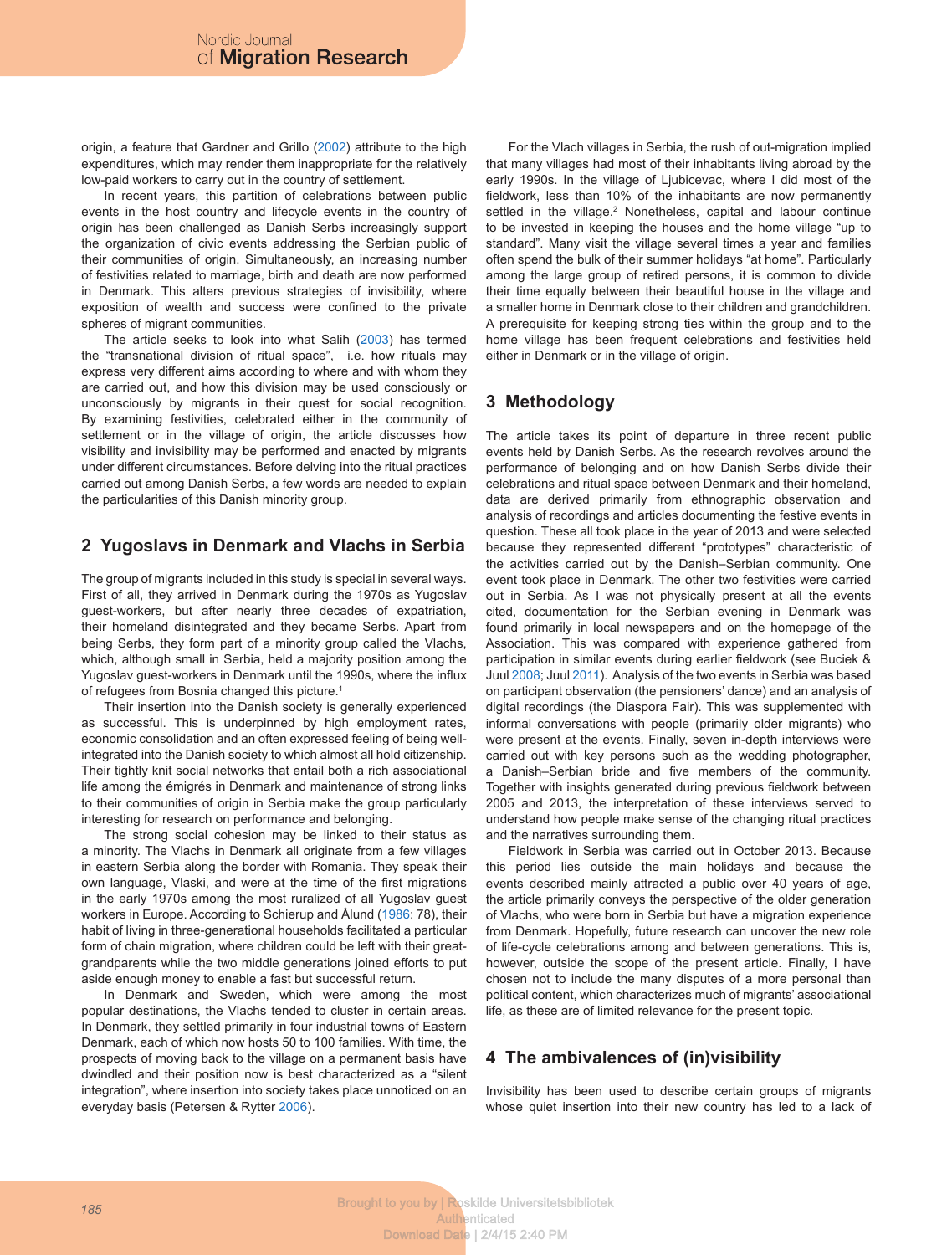interest from the general public. This ability to blend-in often hinges on perceived similarity either in language, culture or skin colour (Fortier 2000, 2003; Leinonen 2012). Visibility, in turn, has been applied to groups of migrants deemed "out of place" i.e. too exotic, too religious or in other ways too different to be integrated in the majority society (Nagel & Staeheli 2008). In all cases, however, visibility and invisibility are perceived as conditions more or less imposed on individuals or groups by external structures such as the media or political, social or cultural institutions in the host country.

Scholars like Ghorashi (2010) link processes of visibility and invisibility to a culturalist turn in discourses of integration in western European countries during the course of the 1990s where more concern was directed towards ensuring migrants' integration as citizens. For Ghorashi, this entailed that migrants' cultures came to be seen as completely different from the culture of the majority. By defining migrants through assumed socio-cultural non-conformity, a heightened attention to difference was created, which implied that those groups that stood out as "most different" from the "host population" became extremely visible. This focus on difference and socio-cultural non-conformity is according to Ghorashi also present when "active and emancipated western women" engage in "helping out" migrant women from their position as invisible. Here, a focus on difference often entails that the competences and skills of these women are left unnoticed (ibid: 77). While highlighting the effects of the culturalist turn on migration politics, Gorashi's analysis nonetheless appears to relegate migrants to a position of passive objects leaving no room for understanding migrants' active efforts to become either invisible or visible as part of an attempt to blend in or be heard.

Nagel and Staeheli's work on British Arab activists likewise tends to consider invisibility as detrimental to migrant's inclusion into society. In contrast, visibility, in terms of making themselves seen and heard, is perceived by their informants as part of a general struggle to enhance their status in the public eye. Visibility is considered a necessity if they were to "submerge particular forms of stereotypes, that have been stigmatized in the public discourse" (Nagel and Staeheli, 2008: 84).

Indeed, Nagel and Staeheli (2008: 92) recognize a certain ambiguity among the activists, who on the one hand see themselves as different from the dominant white and English population, but on the other hand also seek to avoid being categorized within minority categories, for example based on their religion, out of fear of being connected to Islamic radicalism. They compare this situation with the difficult choices faced by disabled people: Should they pass as similar/able-bodied or should they perform the dominant culture's stereotypes of otherness/disability? Both groups face the same type of dilemma, knowing that by "passing", one may face a profound sense of misrecognition and dissonance (ibid: 87). Ambivalence and ambiguity are, therefore, likely to follow whatever choice is made.

This emphasis on ambiguity in relation to visibility and invisibility seems fruitful when looking at the Serbian Danes who have had to deal with the common identification of Serbs as the villains of the 1990s Balkan wars, and with the derived public image, displayed in fictional TV series, of Serbians as warmongers, smugglers and drug tycoons. Few attempts to confront such stereotypes were (to my knowledge) registered among Serbian Danes. Instead, remaining invisible by stressing sameness became an attractive manner to avoid these less agreeable aspects of visibility. Particularly during the 1990s, a generally negative view on their homeland attachment seems to have been conducive to a down-playing of cultural difference and to the relegation of major cultural celebrations from the eyes of the Danish public to the less visible hinterland in Serbia.

Where invisibility in the works of Ghorashi, Nagel and Staheli is seen as detrimental to integration as it makes citizens powerless and objectified vis-à-vis the state, the situation of the Danish Serbs underscores ambiguity. Here, both visibility and invisibility relate closely to belonging. As transnational beings, people can obviously "belong" in many different ways and to many places, but it is always a dynamic (and even contested) process, not a reified fixity. Effective belonging and membership to host communities and homeland can always be questioned and membership must, therefore, be enacted and regained again and again through acts of visibility or conformity. Because the results always depend on the context and the audience towards which it is enacted, it can never be a fixed state with either negative or positive effects to the individual migrant. This point is likely to be missed out if (in)visibility is viewed solely as structurally imposed. This will be further elaborated in the next paragraphs.

#### **5 Performing belonging through visibility and invisibility**

Exploring the intricate ways in which migrants struggle to construct their lives and maintain their membership both in the area of settlement and in the places they have left entails looking into the multi-local practices of group identity. This in turn delineates the politics and social dynamics of "fitting in".

As mentioned above, visibility and invisibility are not static conditions. Although not entirely under the control of the individual, visibility and invisibility may be characteristics that individuals actively take upon themselves to achieve certain goals vis a vis a certain group of on-lookers. Migrants as well as other individuals may choose to enforce or downplay their visibility to ascertain or occlude their position whether in the host society or in the community of origin.

One does not simply and ontologically "belong" to the world or any group in it. Belonging is an achievement at several levels of abstraction. For Bell (1999: 3), identity is, first and foremost, the effect of performance, not vice versa. This perspective is useful for the present study as it underscores the active role of the "performers".

Citing Butler, Fortier (1999: 43) explains the role of performativity in relation to identity formation:

Performativity is not merely about routine or the reiteration of practices within one individual's life. Nor is reiteration 'simply replicas of the same'. Rather [..] performativity is about the reiteration of norms that precede, constrain and exceed the performer. Performative acts include legal sentences, baptisms, inaugurations or other forms of statements that do not only perform an action but confer a binding power on the action performed. Viewing identity as performative, then means that identities are constructed by the very expressions that are said to be their result.

Visibility as well as invisibility in this context must therefore be understood primarily as the act of performing (by acting or lying low). This is not necessarily equivalent with the end result of the performance.

Indeed, the performance of visibility may be both contradictory and conflictual. While Serbian attempts to "fit in" to the point of becoming invisible may provide a temporary hideout from stigmatization, it may also be problematic because it carries the risk of becoming a non-person (see Ålund 1996). Fortier's description (2000: 23) of the "invisible" Italian community in London stresses this ambiguity. Representing themselves as "invisible migrants" enables the Italians to emphasize their quiet insertion into the British social fabric, but it also highlights the political indifference they come up against.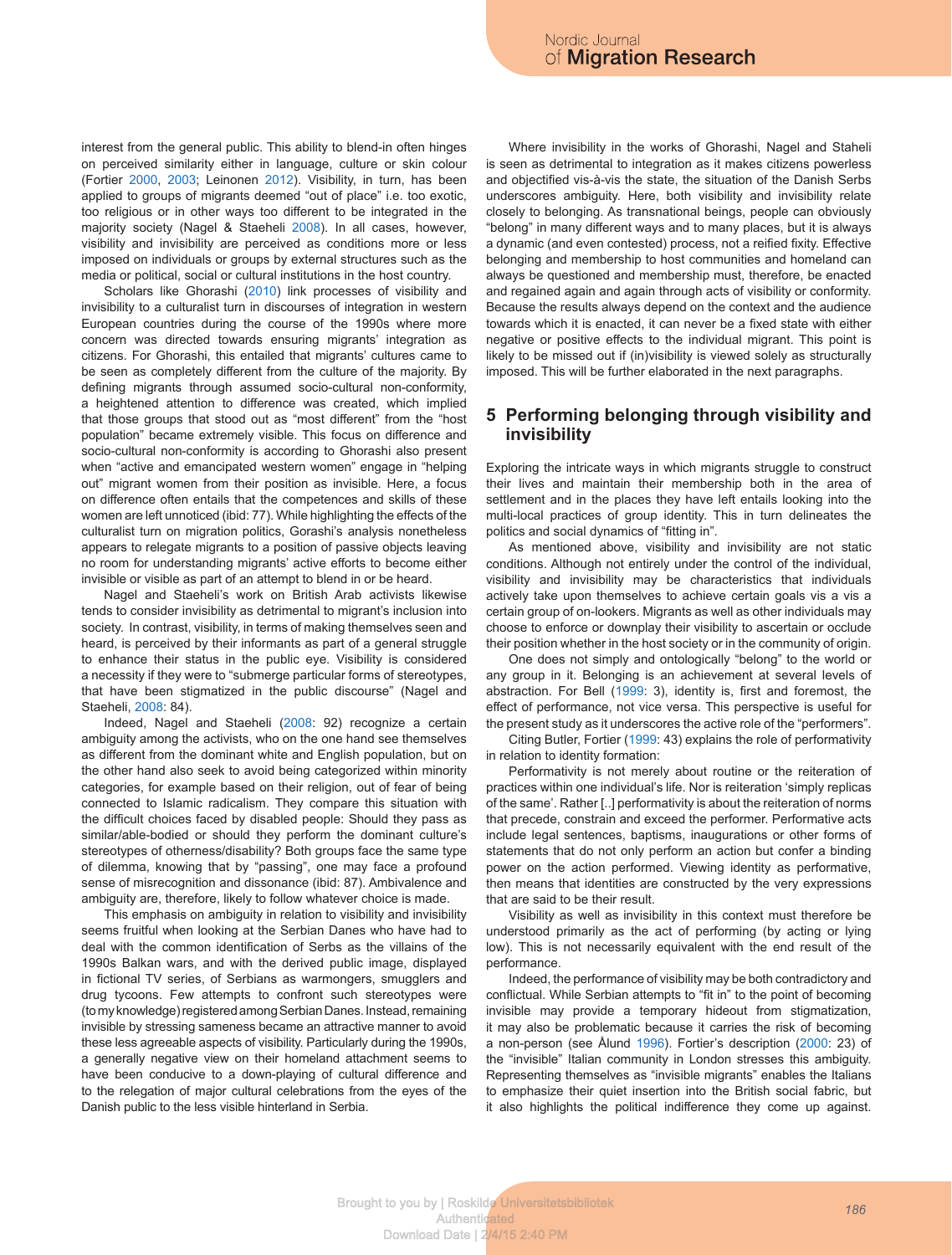Becoming invisible conveys a fear of losing one's own ethnic and national identity (Fortier 2003: 240). Many Italians, therefore, seek to move out of this invisibility by performing different collective acts of remembrance, rituals and commemorations, thereby creating a new and idealized form of belonging to Britain as "Italians abroad".

Employment of public performances as vehicles for obtaining visibility is also frequent among the Danish-Serbs. Like other groups of migrants, they invest efforts into the re-creation and maintenance of continuity between the past and present by creating places of memory or through the performance of various heritage practices (Juul 2008). These enactments of migrant identity and belonging are carried out both "here" and "there" in what Crang *et al.* (2003: 445) have termed "triadic geographies of belonging", where belonging hinges on places of residence, a sense of homeland elsewhere and a sense of belonging to a diaspora community. Since many of the events that shape our sense of self are connected to specific places, localities, therefore, continue to be important sources of meaning and identity for mobile subjects. This is among the issues that will be explored below.

### **6 Transnational ties and ritual practices**

 Who we are derives in part from the multiple connections we have to other people, events and things, whether these are geographically close or distant, located in the present or past (Conradson & McKay 2007: 167).

According to Barth (1969), events such as celebrations and festivals may be seen as vessels of meaning, which can be used by organizers and spectators alike to communicate different kinds of messages. Events may be dichotomic in structure, at once uniting and separating. For migrants residing in a new country, rituals, celebrations and popular culture within the group may on the one hand open up ways to forge new and even morally founded relationships between members of the group. By celebrating bodily together, by eating, dancing and singing, a "we" group is defined *vis-à-vis* a "they group". In this manner, transnational migrants are able to reshape their subjectivities, ethically and spiritually (Werbner 2013: 118), just as new spaces of "belonging" may be created in an otherwise alien environment.

Ritual performances may, on the other hand, also be carried out explicitly to address a wider public of the host country. Highly visible and collective celebrations such as carnivals, parades, games and greetings can turn into important vehicles of strengthening group solidarity and re-appropriating urban space. Visibility may also be acquired by incorporating as a distinct group into existing festivals (as in Næstved's annual fair). Both cases are expressions of migrants' investments in becoming visible as citizens with equal rights to the public space of the host country.

With increased incomes and cheaper flights, many migrants are now able to travel extensively between their new countries of settlement and their "homeland". This allows them to rely on more than one country to construct their social identity and to participate in ritual practices both in the host country and the country of origin. In the words of Salih (2003: 82), "migrants are able to create a transnational division of ritual space which involves a distribution of symbolic and economic resources across both countries".

Salih's framing of a transnational division of ritual space makes it possible to explain how the aims of certain rituals may differ according to where they are carried out and to understand why some ritual activities only acquire full meaning if performed in the sending community. Certain rituals aim to express a collective religious, national or political identity that has to be recognized in the country of residence. Others seek to give social recognition to the migrants' families within the community of origin. Often ceremonies carried out "at home" try to achieve a twofold purpose:

- They aim to provide a symbolic reintegration into the social and cultural system the migrants have left.
- They serve as a contextual assertion of their difference from the spectators of these rituals, those who remained behind. Thereby they serve to expand migrants' symbolic status and capital.

For Salih (2002: 223), this indicates that the social recognition of not only kin but also the society left behind is paramount to migrants' social status.

Keeping relations to families, friends and communities at home is an emotionally and materially intensive endeavour. Although successful migration can provide improved material opportunities, it is at the same time accompanied by complex dynamics of longing and connection, obligations and guilt (Conradson & McKay 2007: 168). Hage (cited in Werbner 2013: 116) describes how the feeling of guilt remains deeply associated with transnational migration: being born into a community or a nation is in many societies considered a "gift" that one repays through lifelong participation. Leaving the community induces a state of guilt and a sense of debt to the society left behind. Social participation in the new place of settlement may, therefore, be seen as a sign that one has forgotten about the original "debt". These feelings of "distancing" produce a desire for proximity, which can only be overcome momentarily by gestures that convey a sense of being affectively implicated. Performing lavish celebrations in the home village may, therefore, be important visible signs of still caring for the homeland.

Also public celebrations may be seen in the perspective of obligations, guilt and sacrifice. Often migrants invest both work and money in creating or renewing old traditions and in beautifying the village as a manner of honouring the home community. Unfortunately, diasporic support to public celebrations in the homeland is seldom conflict-free. Often, a bland heritage version is created not to threaten the unity upon which such celebrations depend (Boissevain 1999: 11). Even so, they seldom escape the creation of disunity in the sense that they exclude those unable to afford the authentic costumes or those unwilling to accept the authority of those capable of imposing their version of tradition.

The role of festivities as simultaneously uniting and separating is also stressed by Salih. Because consumption and/or gift exchange in relation to these events are part of a discourse of power between places, these performances of tradition often include a hidden agenda (Salih 2003: 94). Not least the wedding tradition is becoming an arena for performance of social status and class, where dominant symbols are received and interpreted as emblems of status by participants as well as by onlookers. Salih (2003, 98) stresses that:

What counts in this interpretation is not the aesthetic form of the ritual, in the sense of imported consumer goods and fashion the migrants insert in their ceremonies, but rather the social meaning conveyed in the introduction of these.

In the remaining text, I discuss examples of ritual practices among Vlachs from a perspective of performativity. First, I reiterate the role of invisibility in the everyday life of Serbian Vlachs. Secondly, I discuss a public cultural evening held in Denmark under the auspices of the Danish Serbian Friendship Association. After this follows three examples of celebrations held in Serbia, representing different levels of ceremonial activity, from the regional (the Fair), over the parochial (the Dance), to the semi-private (wedding ceremonies).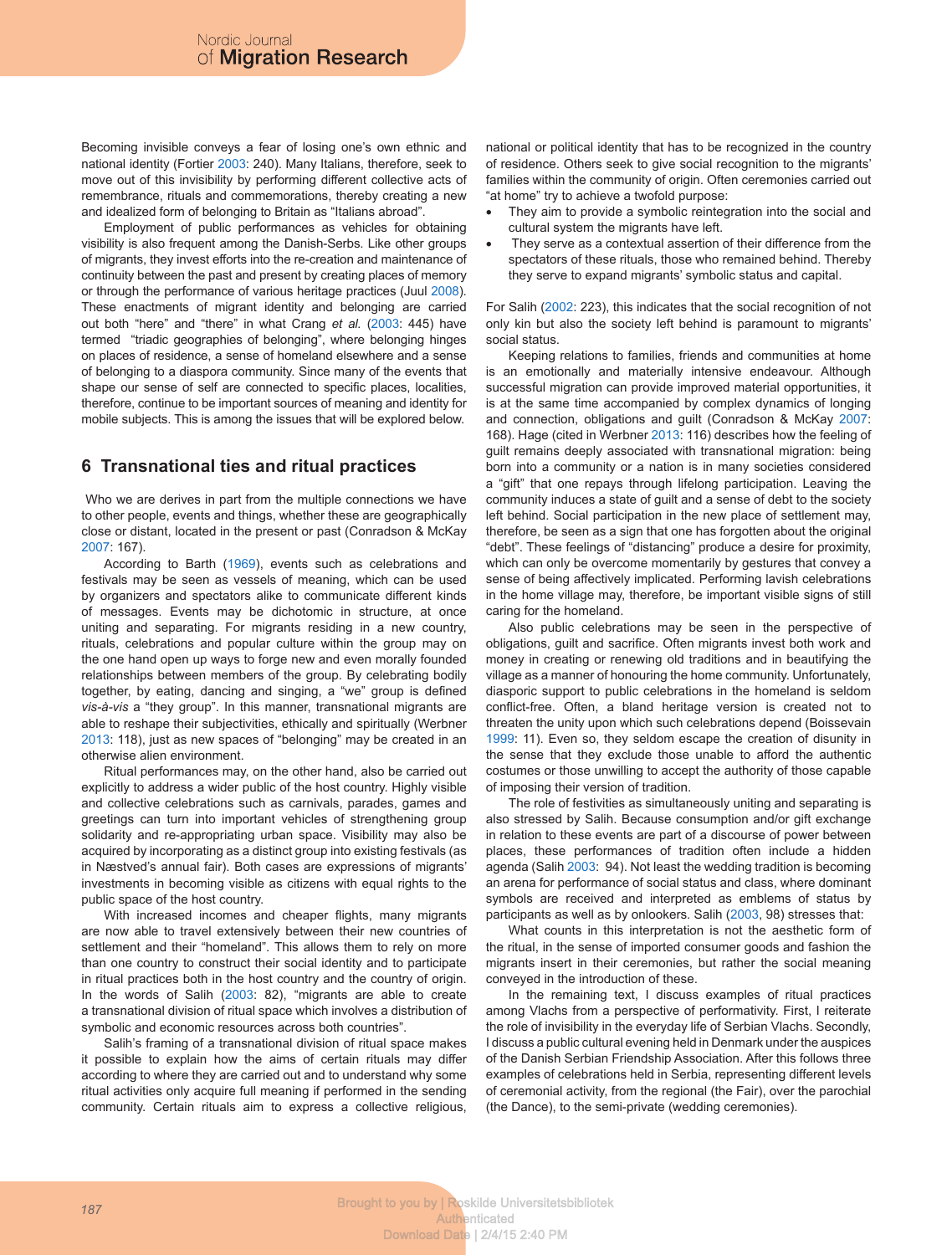#### **7 Celebrating the invisibility of everyday life**

Among migrants of Serbian origin in Denmark, invisibility is in many ways a cherished quality. Satisfaction is often expressed with regard to perceived similarities between the Serbian minority and the Danish majority population. Ballhausen and Tonnesen (2008) show how similarities in culture and religion are accentuated, often in contrast to Muslims who are framed as difficult to integrate. Particularly, the similarities between the Orthodox faith and Danish Protestantism are emphasized by referring to the common use of the Cross.

On the individual level, keeping a neutral appearance is accentuated. Traditional first names are, therefore, losing out to more cosmopolitan or even common Danish first names as parents consider such names to be more suitable for a successful career.

Also in terms of housing, similarity and invisibility are celebrated. Among house owners, what is valued is a house that resembles the rest of the row. These anonymous standard houses stand in glaring contrast to the extravagant "mansions" built in the village of origin. But in order not to stir up resentment and gossip, the attractiveness of the Serbian house is seldom made visible to the Danes (Juul 2011).

This emphasis on sameness and invisibility has enabled Serbian migrants to cast themselves as "ethnic whites", leaving the role of "the absolute other" to "darker" and more "different" groups of migrants. This is also conveyed in the statements by a Serbian lady in her fifties:

I don't understand those immigrant women carrying scarves. When my mother and I came to Denmark [in the early 1980s] and saw that no one in the factory were covering their heads, we immediately took off our scarves and sneaked them into our bags. Why is it that these people want to stand out?

The statement underscores how features of invisibility and sameness have been acquired through conscious and individual efforts to blend in. This is in contrast to efforts at the collective level, discussed below, where energy is invested in making the migrant community visible in the communities where they have established themselves.

#### **8 Celebrating belonging – confronting stereotypes?**

In most of the Danish towns, where Serbian Vlachs have settled, they have established Serbian Friendship Associations, which have actively participated in local politics. In Næstved, for example, members of the Association have been instrumental in developing a municipal policy of integration, where difference is celebrated, "while leaving aside divisions between 'them' and 'us'" (Næstved Council of Integration, 2012: 2).

The Associations also engage in organising semi-public events where Serbian culture is celebrated. These events serve to create and maintain a sense of unity among the Serbian Danes but frequent inclusion of Danish key personalities from the municipality has secured that these events also act as windows towards the wider public and as acts of belonging. The following account of a Serbian evening celebrated in the town nonetheless shows the difficulties related to the public presentations of a homeland culture.

In the local newspaper, the chairman explained the initiative in the following manner:

A cultural evening like this one is an obvious opportunity to tell about Serbia and about Serbian culture, and put issues such as integration, dialogue and community on the agenda in an entertaining and different manner. People always communicate well when eating together. I'm in no doubt that we can inspire a lot of Danes when we tell about the Serbs as an ethnic group and about our culture. (Extract from Ugebladet Næstved 10.04.2012)

This was followed by a description of the cosy atmosphere created when servings of spiced sausages, smoked ham and homemade bread accompanied talks on Serbian folk costumes, rituals and festivals.

Compared with the British-Arab activists interviewed by Nagel and Staeheli (2008: 90) who were editing magazines or sponsoring lectures, the ambitions of the Danish–Serbian Friendship Association may appear fairly narrow. If a "confrontation of stereotypes" was taking place, it was in an indirect manner. Instead, the event confirmed a picture of Serbia as the locus of "traditional" and rural values. It nevertheless served the purpose, manifested in many other similar public events, of showing the wider public that all Serbs "are not how the media portray us", which was also the goal articulated by the British–Arab activists.

What the evening also highlighted was how difficult it was for the Association to present more than this particular, harmless bit of Serbian "culture". First of all, the chairman's insistent claim that Danes can be inspired by learning about Serbian culture was bound to remain hazy. In spite of the ostensible traditions of hospitality and multi-ethnic cohabitation characterizing the pre-conflict Yugoslav Federation, the recent Serbian history of political stalemate, religious intolerance and direct xenophobia makes the proposition questionable. To present a palatable version of their place of origin, which simultaneously can stand out as "special" but not too "different", the chairman was forced to present an imaginary homeland, based on a bland and un-conflictive version of the Serbian society. In this fictional homeland, emotional issues such as Serbia's recent loss of Kosovo, Serbia's negotiations with the European Union or the war tribunal in The Hague had evaporated.

More surprising was the absence of references to the Vlach minority culture, a background shared by all the Serbs present. There was no mentioning of their beautiful villages or the everyday life between homes in Denmark and in Serbia, issues that could have provided substance to the dialogue on integration and community proposed by the chairman. This occlusion of the personal, emotional or political aspects of everyday culture in the Serbian countryside was probably a conscious choice. By stressing the nostalgia of rural life as opposed to the present urban lifestyles, the chairman enabled a "we" group to emerge, which was palatable to the Danes who are able to draw on a similar national heritage. Attachment and belonging were thus confirmed, while key elements characterizing the transnational family such as emotions, difference and belonging were kept away from the wider Danish public. These came out more prominently in those celebrations carried out in Serbia.

#### **9 Public celebrations in Serbia: The Fair and Diaspora Assembly**

The month of July is very demanding down here. Every three days, there is a celebration where you must be present. You get home late and when your children and grandchildren visit, there is no time left to spend with them. All the time, there are weddings, birthday parties, baptisms that you must attend. (Serbian woman, aged sixty)

The ritual activities of the Serbian diapora community carried out in the Serbian homeland may appear as full of contradictions. Many speak of their summer holidays in the village as a time of relaxation.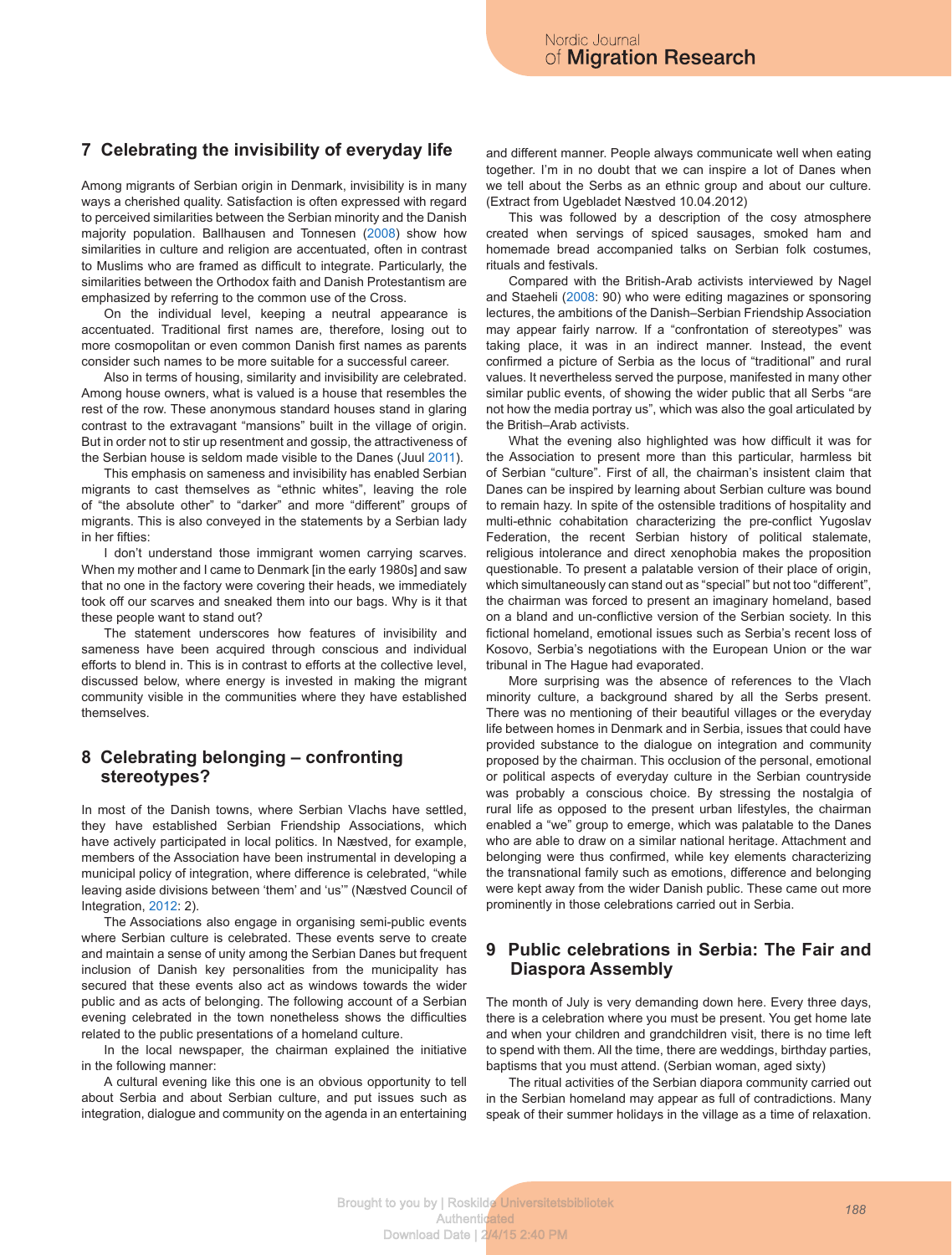Nonetheless, most are constantly engaged in hectic festive activities. Despite frequent expressions of fatigue, the amount of private or public celebrations seems to have increased exponentially. New traditions and rituals are added to the old ones, all of which imply time-consuming preparations and economic sacrifices.

One re-invention is the annual Fair and Diaspora Assembly celebrated in July in Ljubicevac, one of the villages where outmigration has been most prominent. Besides shopkeepers marketing a variety of local goods, the festival consists of a football tournament and a number of staged activities. In 2013, entertainment included not only the obligatory folk dance groups but also a beauty contest with age categories ranging from young girls to matronly ladies. Finally, a popular singer from Belgrade lent lustre to the event by attracting between 700 and 1000 spectators.

To initiate the fair, a parade through the town was led by the chairman in his traditional attire, carrying the flag of the municipality. Also flaunted was the banner of the chairman's particular wing of the Danish Friendship Associations.<sup>3</sup> After innumerable folk dances and much parading of the local beauties, three women entertained the public with Vlach folk songs, while the winners of the contest were elected.

The beauty contest where lightly dressed women mixed with wearers of traditional home-embroidered dresses and hand-woven aprons neatly exemplified the general mixing of tradition and renewal. Tradition and modernity were likewise contrasted through repeated references to the European Union. A billboard with the E.U. stars surrounding the village name read: "Welcome to the European village of Ljubicevac". The term "European village" [*Evropska Selo*] was continually used by the host and village leader in his praise of the village and its initiatives. Although Serbia is still waiting to become an applicant country to the E.U., the village served, he said, as a model for the villages of the region.

The event was generally an interesting jumble of intentions. In spite of the traditional costumes and the frequent allusions to a rural past, the festival did not link up to any traditional event. The central intention was obviously to celebrate the village as a migration success story. Interestingly, there were no flags or other symbols relating to the countries hosting migrants from the village or from other friendship associations. Despite the inclusion of the term "assembly" in the official name, no official meetings or decisionmaking took place, a situation that likely reflects the deep divisions that characterize the diaspora community.

Obviously, huge effort had been invested in establishing the fair as a public and egalitarian meeting place, where those living abroad could renew friendships with those permanently settled in the region. Through this act of sacrifice, the organizers were able to repay their moral guilt to their community of origin. This was, however, interspersed with elements of exclusivity and hierarchy. Through the constant evocation of the village as "European",<sup>4</sup> as an "E.U. territory", and as a model for the region, a distance was created between the migrants and the local non-EU-citizens.

The Fair generally straddled between different goals. On the one hand, it acted to strengthen homeland belonging by making the success of the village and its diaspora population (or a particular group therein) visible towards the population in the region and to strengthen the diaspora population's ties to the municipal authorities (who were purposely invited). On the other hand, it served as a performance of superiority towards those inhabitants who had not taken part in the migration experience (by evoking their status as E.U. citizens or by dressing up in expensive traditional clothing not affordable to the locals).

Because the performance was carried out under the auspices of the local council, it also served to demonstrate the superior rights of the majority population of migrants to the public space and local resources vis-à-vis the permanently settled minority. This served to underscore the wide-ranging social and political marginalisation experienced by the locals who face a general withdrawal of public schooling and health infrastructure in consequence of the dwindling population.

#### **10 Celebrations at the parochial level: the last dance of the pensioners**

While the Fair and Diaspora Assembly may be seen as projects of reintegration at the regional level, it is the reconciliation with the past and the emotional memory work which forms the core of the celebrations at intra-village level. These celebrations are reminiscent of old Vlach traditions where "friendship villages" took turns to arrange public dances. The quotations below, collected among the villagers in 2013, show how these expressions of unity and equality still convey strong sentiments of nostalgia:

Every Sunday there was festivity in one of the villages. We would take our bikes and drive there to look at the boys. Local musicians would come and we danced till late in the afternoon.

Everyone would come to the parties, nothing was private.

The friendship village structure is still intact and in charge of organising common activities, such as the farewell-dinner in October 2013 where 250 retired migrants gathered before taking off to their countries of residence. As required by tradition, entertainment involved dancing the Vlach chain dance *ore.* For almost 10 hours, *ore* was performed by pensioners, many of whom were marked by age or physical constraints acquired through hard and unhealthy jobs abroad. As explained by one of the participants:

Everyone will dance, even if afterwards they will have to spend two days in bed to recover.

Long after the official closing time, a few couples persistently placed large euro notes on the foreheads of the musicians, urging them to play just one more song. It was, they explained, difficult and painful to stop, as the nostalgic wording of the songs brought back memories of the hardship they had experienced in the course of their migration.

The event highlights what could be termed as the emotional costs of transnationalism. The reunion, the songs and the dancing acted to reconcile the transnational pensioners with the past and the emotional consequences of being away were "mended" through the performance of ritual practices, kept out of the sight of the people in the new areas of residence.

In contrast to the other gatherings described above, this gettogether in Serbia may be characterized as an insider event, where dancing and celebration worked out satisfyingly precisely because they were performed by people who knew each other. As ordered and formal events, with their own rules and hierarchies, performances such as the pensioners dance also include elements of exclusivity and expressions of power relations. These were articulated in different ways: (a) to demonstrate the superior taste acquired while abroad and their position as the economically most potent clients, the migrants felt obliged to voice their disappointment with the meal to the local caterer; (b) a not-quite sober, local inhabitant insisted on joining the chain to dance with the researcher, resulting in a public castigation of the outsider; (c) frustration vented from a visiting villager when winners in the lottery turned out to be almost exclusively from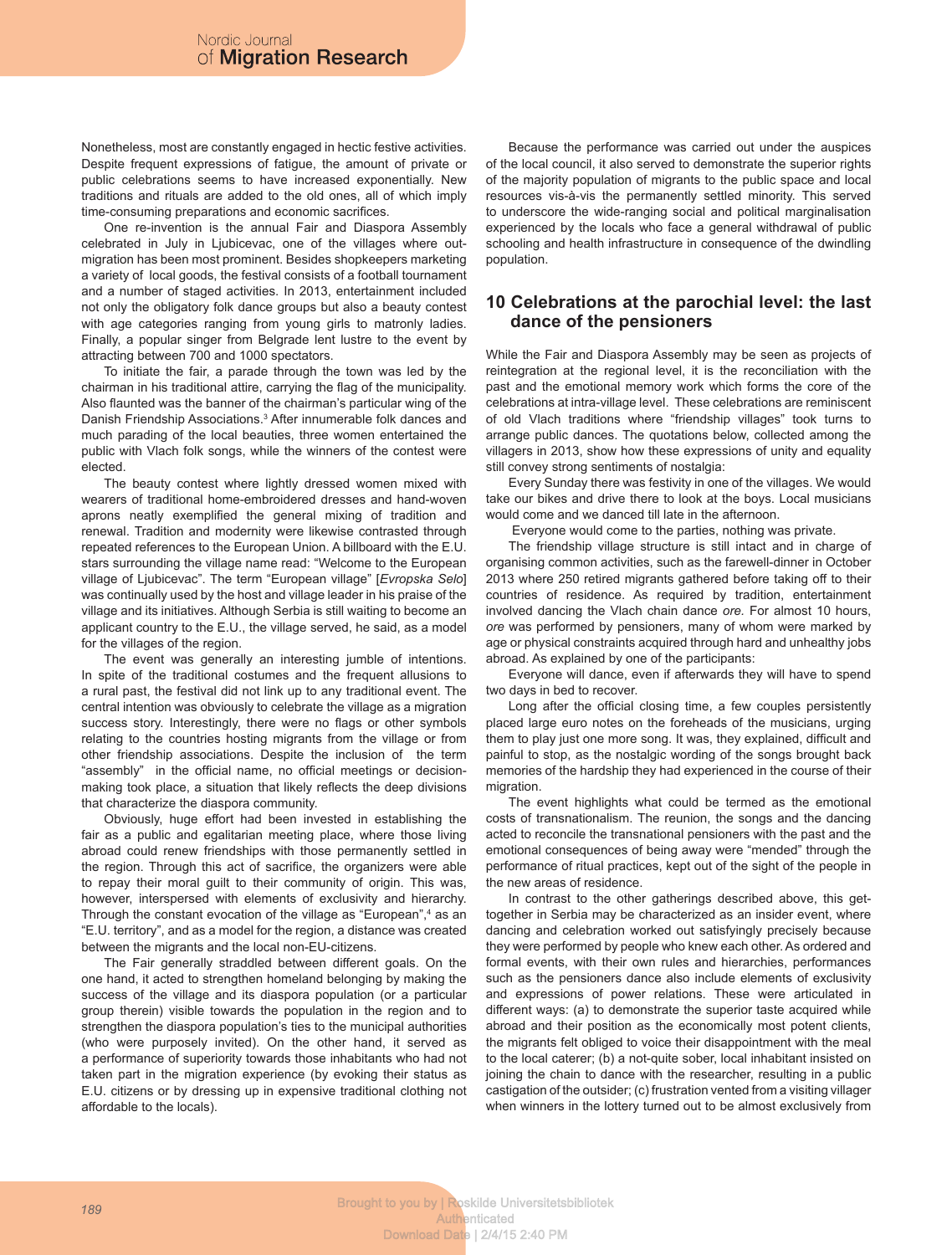the hosting village showed that not all participants felt that they were treated on equal terms.

Although the community celebration was intended to soften for a short moment the internal divisions within the migrant group or between migrants and those permanently settled, these incidences highlight how diverse meanings about unity and community tended to surface and become contested in the process. As will be shown below, this social dispersion becomes even more significant when played out in the private sphere.

### **11 Celebrating in "private"**

Until recently, wedding performances have been firmly tied to the Serbian hinterland. While Gardner and Grillo (2002) explained this as deliberate attempts to keep the reckless spending out of sight of the host communities, Salih (2003) emphasizes the role of weddings as arenas in which migrants can perform simultaneous acts of belonging and difference vis à vis the community of origin. In this perspective, weddings only make sense when performed "at home".

The conspicuous commodity consumption that characterizes the Vlach wedding may be traced back to the very start of labour migrations in the 1970s. As shown by Schierup and Ålund (1986: 53), it was precisely through the development of a ceremonial sphere of society, which consumed a major proportion of their savings that migrants were able to purge themselves from the envy of the community, while reinforcing their status and social networks. During this period, weddings were collective and inclusive acts where the entire village would participate either as guest, in preparing the meals or as spectators and participants in the dancing that followed.

Over the years, the number of invited guests has increased dramatically, while exclusivity has augmented. A young woman explained: "We had 500 guests at our wedding. Now that the hotels have increased their facilities, it's no longer common to celebrate at home". By moving celebrations to the confined spaces of a hotel, the inclusive aspects of the ceremonies are downplayed. The performance of difference becomes crucial, which is why weddings are carefully documented. A wedding photographer interviewed during fieldwork in 2013 explained:

The wedding DVD must feature the dress, the shoes and the bridal bouquet. It must capture the rituals at the church, the dining and the dancing. Most couples wish to perform something that no one else has done. Natural sceneries are popular, as are sequences where the bride, her mother and her sister in traditional costumes haul water from the Danube to bring good fortune to the couple. In some cases, people pay to have their wedding transmitted on local TV. So far the most extraordinary shooting carried out by our business was a wedding ceremony high in the sky in a helicopter.

This visibility is accompanied by the occlusion and "privatization" of the wedding gifts. Earlier, dowry and wedding gifts were paraded through the streets as a collective display of the burgeoning purchasing power of the village. Nowadays, wedding gifts consist of envelopes containing at least one 50 Euro bill per dining guest (a feature that has tempted some to solve the financial problems related to the multiplication of celebrations by depositing anonymous and empty envelopes on the gift tables).

Increased interactions with the communities of settlement also change previous divisions of ritual spaces. The proliferation of mixed marriages implies that weddings are celebrated in the country of settlement, but often celebrations take place both in Denmark and Serbia, in order to resolve conflicting ritual requirements.

Furthermore, economic success in the country of settlement challenges the previous practices of saving money in the host country only to spend it on extravagant celebrations in the home town. Increasingly, people express a desire to display wealth, status and sameness within the host society. This has given a way to new types of celebrations, previously outside the ritual catalogue of the Serbian-Vlachs. This includes celebration of silver and golden wedding anniversaries, 18th birthdays and, most surprisingly, the observance of the confirmation ceremony of the Lutheran Church. These ceremonies provide a fertile ground for a public display of pomp and circumstance as well as sameness, both in terms of religion and alcohol and conspicuous consumption.

### **12 Conclusion**

Contrary to studies highlighting invisibility as structurally imposed, the article shows how migrants actively perform acts of visibility and invisibility to achieve certain gains. For many Danish Serbs, invisibility is associated with successful integration and with being an unproblematic migrant group. Celebrations directed towards a Danish audience, therefore, stress the ability to blend in while maintaining difference. This is in contrast to festivities addressing the home community. These primarily act as celebrations of migrant success, i.e. as performances of difference while maintaining belonging. In doing so, the study demonstrates the relationship between the notions of (in)visibility and issues of place and belonging. It is precisely through the establishment of a spatial division of ritual space that migrants are able to simultaneously shape localities "here" and "there".

This balancing between the performances of difference and sameness also has a price. While the visible displays of ethnic difference presented to the mainstream society in Denmark often are restricted to easily palatable versions of an imaginary rural culture, the material practices and consumption characterizing the celebrations in the homeland are significant domains through which migrants are able to expand their symbolic capital and social status. This active performance of migrant success to the audience "back home" obviously contributes to strengthening on-going processes of difference and marginalization.

Where rituals and celebrations previously served to reconcile migrants with the community of origin, the needs of the diasporic community increasingly overrule those of local inhabitants who struggle to keep the home villages alive between the festive summer seasons. An effect of the increased festivities performed by migrants is that the population left behind becomes invisible and marginalized both socially and politically, while being relegated to a situation as on-lookers.

Meanwhile, intermarriage and migrants' growing desire to display their successful incorporation into Danish society have prompted the multiplication of festivities held in Denmark. Here, sameness is celebrated among other things through religion, consumption and common tastes for food and alcohol.

**Kristine Juul** is an associate professor in Geography at the Institute of Environmental, Social and Spatial Change at Roskilde University, Denmark. Her research focuses on transnational living among Serbian immigrants, on homeless West-Africans in Copenhagen and on natural resource management in Africa and Asia. Recent publications include: Schmidt, J., et al. 2012. "[Til bunds i metropolen:](http://rucforsk.ruc.dk/site/da/publications/til-bunds-i-metropolen(aa408488-d87c-40fc-ae8f-a89d328d7bd7).html) [hjemløse udlændinge i København",](http://rucforsk.ruc.dk/site/da/publications/til-bunds-i-metropolen(aa408488-d87c-40fc-ae8f-a89d328d7bd7).html) in *Byen i bevægelse:*